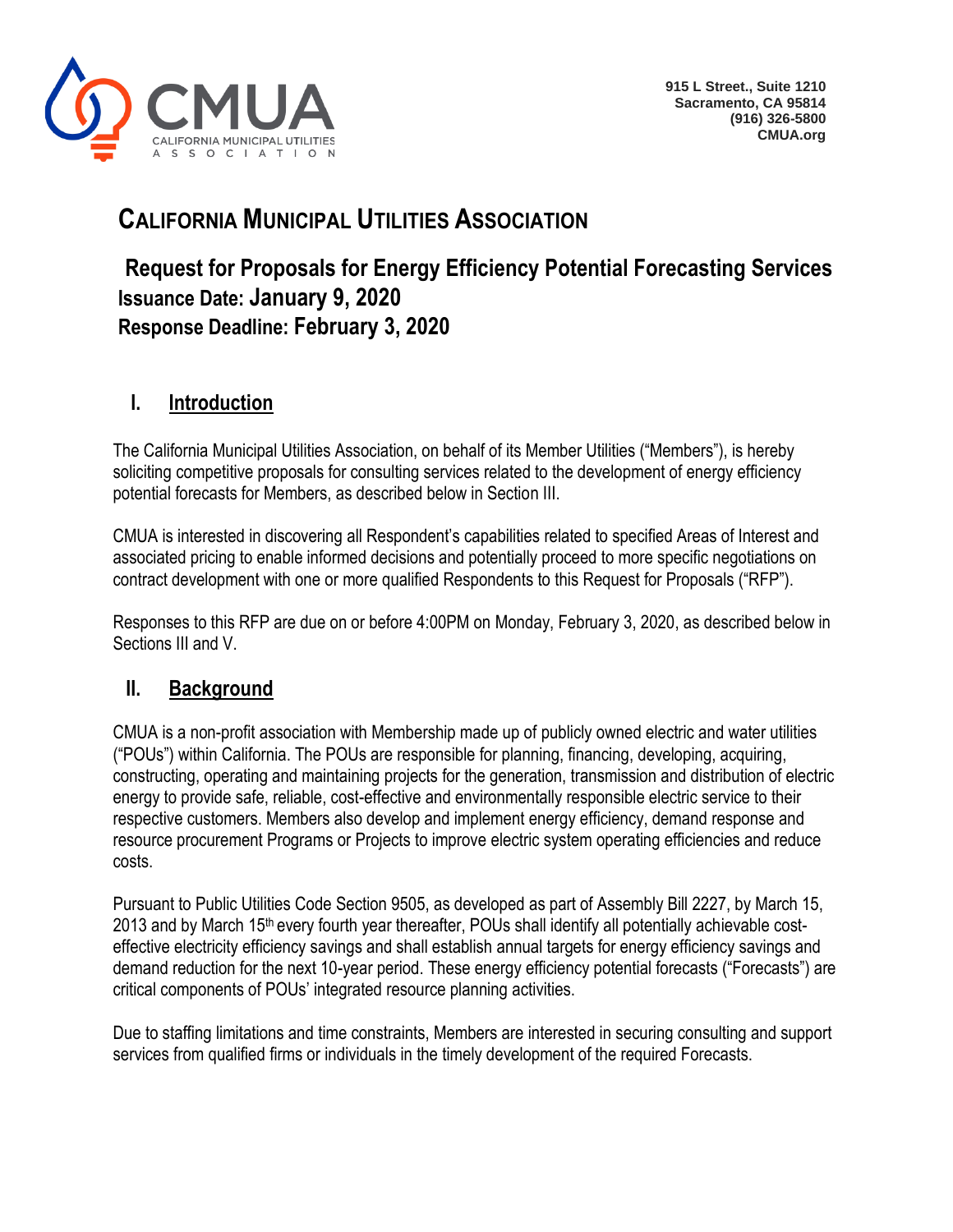There are 35 CMUA Members participating in this solicitation (hereafter "Participating Members"): (1) the Cities of Alameda, Anaheim, Banning, Biggs (through NCPA), Burbank, Cerritos, City of Industry, Colton, Corona, Glendale, Gridley, Healdsburg, Lodi, Lompoc (through NCPA), Los Angeles, Moreno Valley, Palo Alto, Pasadena, Rancho Cucamonga, Redding, Riverside, Roseville, San Francisco, Shasta Lake, Ukiah, and Vernon; (2) Imperial Irrigation District, Merced Irrigation District, Modesto Irrigation District, Pittsburg Power Company dba Island Energy, Sacramento Municipal Utility District, Trinity Public Utility District, Truckee Donner Public Utilities District, Turlock Irrigation District; and (3) Plumas-Sierra Rural Electric Cooperative (through NCPA).<sup>1</sup>

Any service contract subsequently entered into by CMUA pursuant to this RFP would be utilized directly by the interested Members to serve their respective utilities' needs. The service and work products would be ordered and approved directly by CMUA and/or the applicable Members and the billing would be administered through CMUA.

# **III. Areas of Interest**

Participating Members want to secure services to meet the needs of their municipalities and first and foremost support the development of an energy efficiency potential forecasting tool. In addition, Participating Members are interested in adding electrification, behind the meter Distributed Energy Resources (DER) and Water Energy Nexus to the conventional potential forecasting tool or model for some or all Participating Members including, but not limited to the following capabilities and construct:

#### **1. Estimate technical, economic, and market energy efficiency potential for a utility's service area using proven technologies.**

- Emphasis will be on developing energy efficiency potential based on each Participating Member's service area, customer base, climate zone, economic conditions, and other relevant factors. Reliance on regionally specific information should be first cleared by Participating Members to ensure this information reflects their community, especially regarding building characteristics and low-income as well as areas of interest for building & transportation electrification, behind the meter DER and energy savings stemming from water conservation effort (Water Energy Nexus) potentials.
- Methodologies should account for statewide energy efficiency and carbon reduction policies and related programs that could impact utility potential, including but not limited to the [Existing](https://ww2.energy.ca.gov/efficiency/existing_buildings/16-EBP-01/)  [Buildings Energy Efficiency Action Plan,](https://ww2.energy.ca.gov/efficiency/existing_buildings/16-EBP-01/) th[e Residential New Construction Zero Net Energy](https://www.cpuc.ca.gov/General.aspx?id=10740)  [Action Plan,](https://www.cpuc.ca.gov/General.aspx?id=10740) updates to Title 20 Appliance Energy Efficiency Standards, [2030 targets for](https://ww2.energy.ca.gov/sb350/doubling_efficiency_savings/)  [doubling energy savings per SB 350](https://ww2.energy.ca.gov/sb350/doubling_efficiency_savings/) (2015, De Leon), updates to Title 24 Building Energy Efficiency Action Plan, and the California Clean Energy Jobs Act (Proposition 39), AB3232.
- Respondents should be familiar with the methodologies included in the latest and historical Energy Efficiency Potential and Goals (PG) Study, developed by Navigant and prepared for the California Public Utilities Commission, and be able to discuss differences between the Respondent's proposal and the existing PG model.
- Respondents should be familiar with electrification and DER studies throughout California and be able to provide recommendations of electrification and DER measures for both the building and transportation sectors to meet statewide goals and requirements.

<sup>1</sup> The Cities of Biggs and Lompoc, and the Plumas-Sierra Rural Electric Cooperative are not members of CMUA; however, the Northern California Power Agency is a CMUA member and these three electric utilities are participating in this RFP through NCPA's membership in CMUA.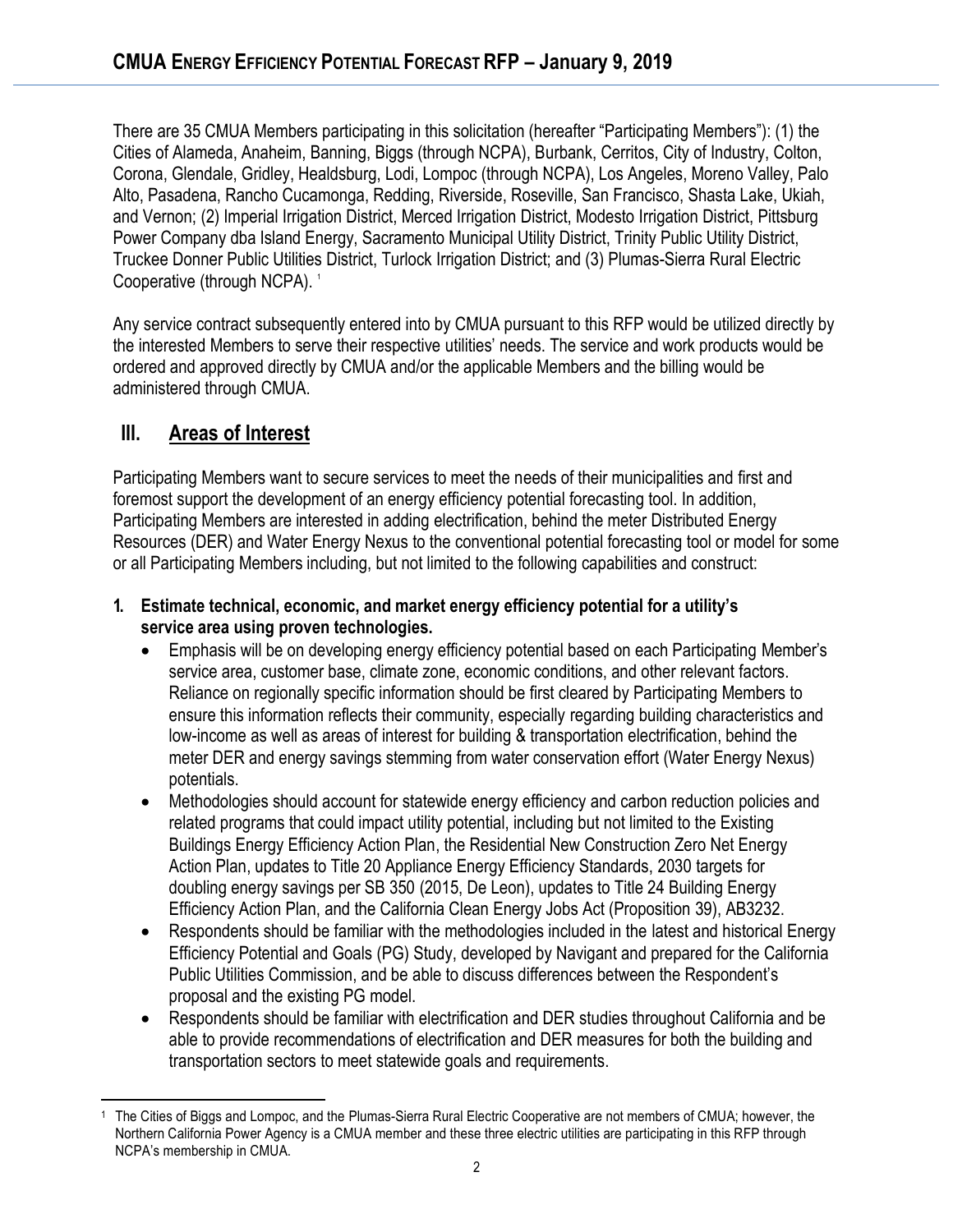- Respondents should also be familiar with local and state Water Energy Nexus/ Energy intensity studies throughout the state of California or potentially for utilities that have developed their own energy/water intensity indices.
- **2. Forecast energy savings and demand reduction potential within the residential, commercial, and industrial sectors over a forecast period of at least ten (10) years.**
	- Participating Members may elect for a longer timeframe consistent with related statewide activities pursuant to SB 350 or SB 100 (2018, DeLeon).

#### **3. Provide/allow for scenario development and range assessments.**

- Differentiate between energy efficiency potential from utility investments (1) in the development of updates to Title 24 Building Energy Efficiency Standards, Title 20 appliance standards; (2) in improving compliance with and implementation of Title 24 Building Energy Efficiency Standards similar to the IOU Energy Efficiency Statewide Codes and Standards Program; (3) any local reach code that may have been adopted within members' territory. (4) incentive programs for customers, including behavior programs which may have unique modeling assumptions; (5) financing programs; and (6) in their transmission and distribution systems (7) energy efficiency and carbon mitigation potential of fuel-switching from natural gas to electricity
- Not all Participating Members are able to invest in the development of updates to Title 24/20 and estimates of energy efficiency potential should be limited to those utilities that affirm that they will do so.
- Describe different methodologies for estimating energy efficiency, electrification, behind the meter DER and Water Energy Nexus potentials from the 4 categories noted above.
- Provide 8760 hourly load impacts and GHG impacts for each measure.
- Methodologies should also account for customer behavior and investment trends (consumer adoption) related to energy efficiency measures, distributed solar PV, including community solar and NEM programs, as well as energy storage, electric vehicles and all-electric end use equipment/appliances.
- Some Participating Members will provide their own avoided cost data specific to their utility in a wide variety of formats; others will rely on proxy values derived from the most similar investor owned utility.
- **4. Create summary results tables and graphs, as needed for AB 2227 compliance and additionally by member request.**
	- Summary results should be presented in a transparent, accessible model. Respondent may propose either an Excel-based format or web-based format.
	- 8760 hourly impacts of for measures and programs individually and cumulatively in groupings per member specification.
	- Other ad hoc summary reports as requested by individual members per additional forecast needs below.
	- Provide reporting in a format that can be easily reconciled with existing reporting style and tool used to provide the state annual EE savings

### **5. Support additional forecast needs on an individual utility basis.**

- For example, the City of Palo Alto is both an electric and gas utility and has requested natural gas forecasting services in the past.
- Respondents should address whether they are capable of handling individual utility requests that are additional to the general modeling services.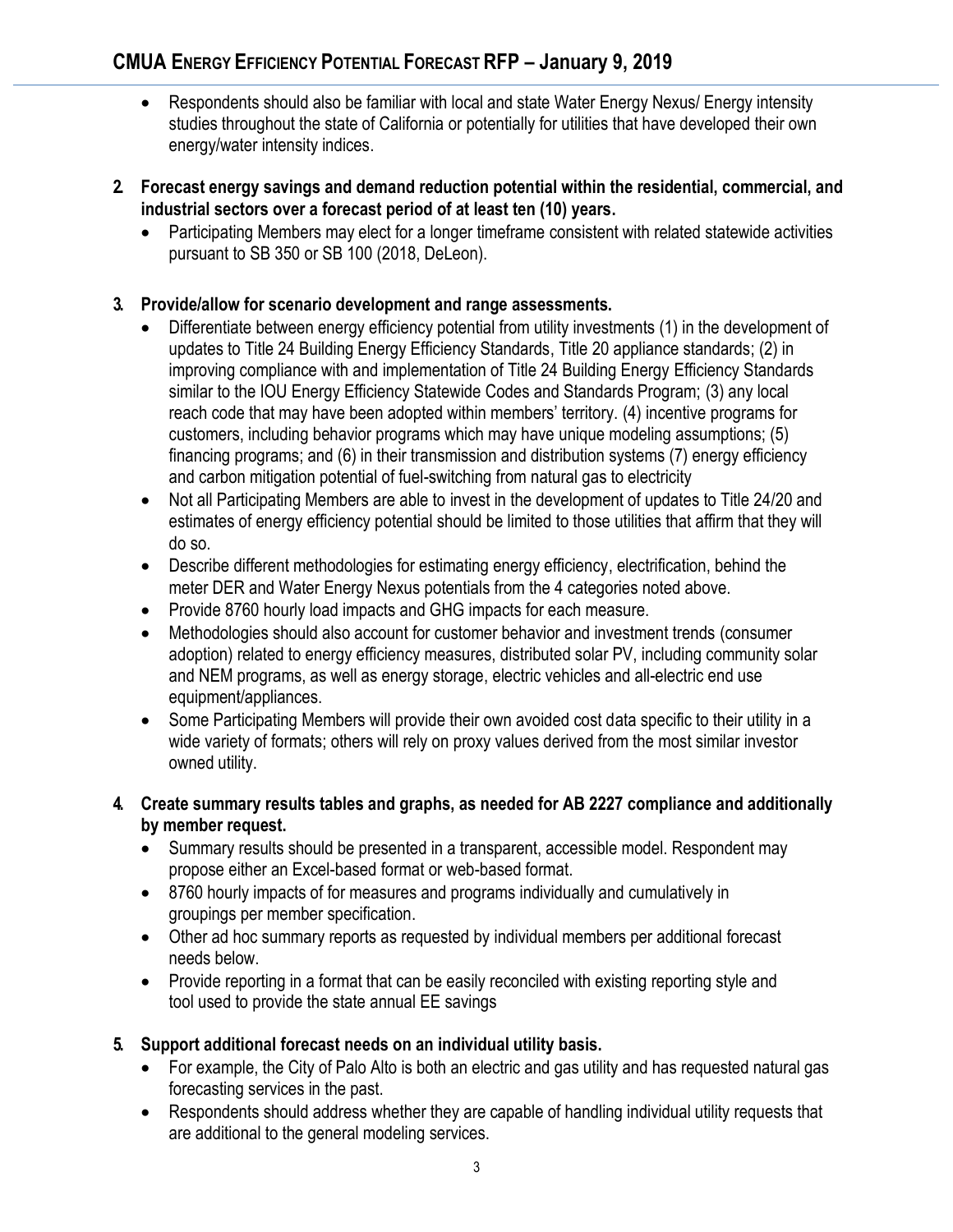## **Timeline / Schedule\***

| <b>CMUA RFP for Energy Efficiency Potential Forecast Process</b> |                       |
|------------------------------------------------------------------|-----------------------|
| <b>Schedule of Requirements</b>                                  | <b>Target Date(s)</b> |
| <b>Issue RFP</b>                                                 | January 9, 2019       |
| Questions Due                                                    | January 17, 2020      |
| Responses Due                                                    | February 3, 2020      |
| Review of Responses                                              | February-March 2020   |
| Interviews (if necessary)                                        | February-March 2020   |
| Selection of Respondent(s)                                       | February-March 2020   |
| Core EE Model Available for Members                              | Uune 2020             |
| Add On Modules Available for select members                      | August 2020           |
| <b>Forecast Completion</b>                                       | October 2020          |

**\***Timeline/Schedule is subject to change

## **IV. Proposal Submission Required Elements**

#### **1. Transmittal Letter Content:**

- a. A brief statement of the Respondent's understanding of the work to be done and commitment to perform the work as scheduled, including:
	- i) statement of work specifications; and
	- ii) reference to any proposed contractual terms and conditions required by the Respondent; and
	- iii) a summary of exceptions taken to the RFP requirements; and
	- iv) any and all expectations from CMUA including, but not limited to requirements definitions, strategy refinement, and staffing requirements to support the proposed project or program implementation.
- b. An officer authorized to bind must sign the proposal on behalf of the Respondent and must include the following declarations on the transmittal letter:

"This proposal is genuine, and not sham or collusive, nor made in the interest or in behalf of any person not herein named; the Respondent has not directly or indirectly induced or solicited any other Respondent to put in a sham bid, or any other person, firm or corporation to refrain from submitting a proposal; and the Respondent has not in any manner sought by collusion to secure for themselves an advantage over any other Respondent."

- **2. Respondent Information**: Provide legal name of Company or Individual, physical street address, the name(s) and title(s) of the individual(s) authorized to represent the Respondent, including telephone number(s) and email address(es).
- **3. Proposal:** Proposals must include a description of the proposed project or program, how it meets (or does not meet) each of the objectives of this RFP, and a detailed description addressing all the Areas of Interest. Respondents may also include additional services, products, tasks, task elements and/or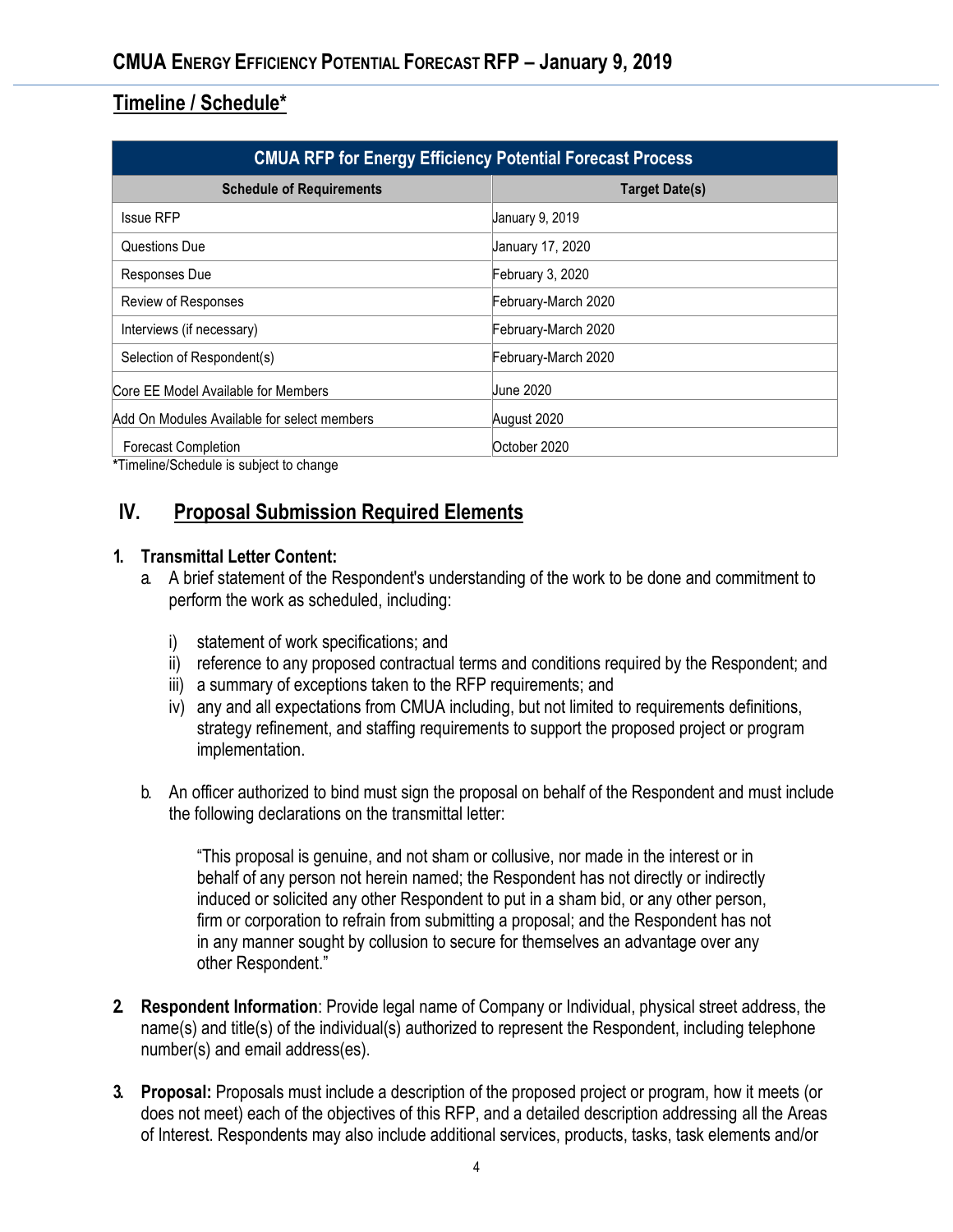functions that may not be part of or included in the RFP but are deemed by the Respondent to be pertinent and potentially valuable to CMUA or its Members. CMUA will have full discretionary authority to consider, accept and/or reject without cause such supplemental information that is not directly requested, included in or made part of the RFP.

- **4. Fees:** Pricing in all Proposals should be made based on good faith estimates of the requirements defined in this RFP. Please include all necessary details of specific examples or estimates of the fees, labor rates and service charges. Describe how the fees, rates or charges will be determined. Respondents shall also be prepared to provide a breakdown of the applicable overheads and fringe benefit costs that are part of any labor rates and other direct costs associated with the services to be performed.
- **5. Experience:** Respondent shall clearly identify project participants and management team, including:
	- a. Describe your firm's experience as may be applicable to this RFP, your organizational structure, management qualifications, and other contract related qualifications, including number of years firm has been in business.
	- b. Specify key employees and describe their qualifications, experience and duties related to this RFP, including the office location(s) where work will be performed, in addition to the physical street address referenced above.
	- c. Provide a commitment statement for the retention and use of key employees as proposed, their availability to initiate and sustain the proposal, as well as planned supplemental employees if key personnel are not available to assure project delivery.
	- d. State whether Respondent will use subcontractors to perform services pursuant to the contract. Should the use of subcontractors be offered, the Respondent shall provide the same assurances of competence for the subcontractor, plus the demonstrated ability to manage and supervise the subcontracted work. Subcontractors shall not be allowed to further subcontract with others for work. The provisions of any contract resulting from this RFP shall apply to all subcontractors in the same manner as to the Respondent.
	- e. Respondent shall indicate any and all pending litigation that could affect the viability of Respondent's proposal, continuance of existing contracts, operation or financial stability.

### **6. References:**

- a. Describe whether the Respondent has, within the last five (5) years, rendered any service to CMUA or to any of CMUA's Members, either as a contractor or subcontractor, either under the current Respondent's name or any other name or organization. If so, please provide details (status as prime or subcontractor, brief description of the contract, contract start and end date, the contract administrator name, and total actual contract expenditures).
- b. If the Respondent has not rendered any service within the last five (5) years to CMUA or to any of CMUA's Members, then please provide references over that period with the details described above including the counterparty for which services were provided.
- c. Identify existing related or relevant projects or programs which Respondent developed and/or operates that would demonstrate Respondent's capabilities in this area.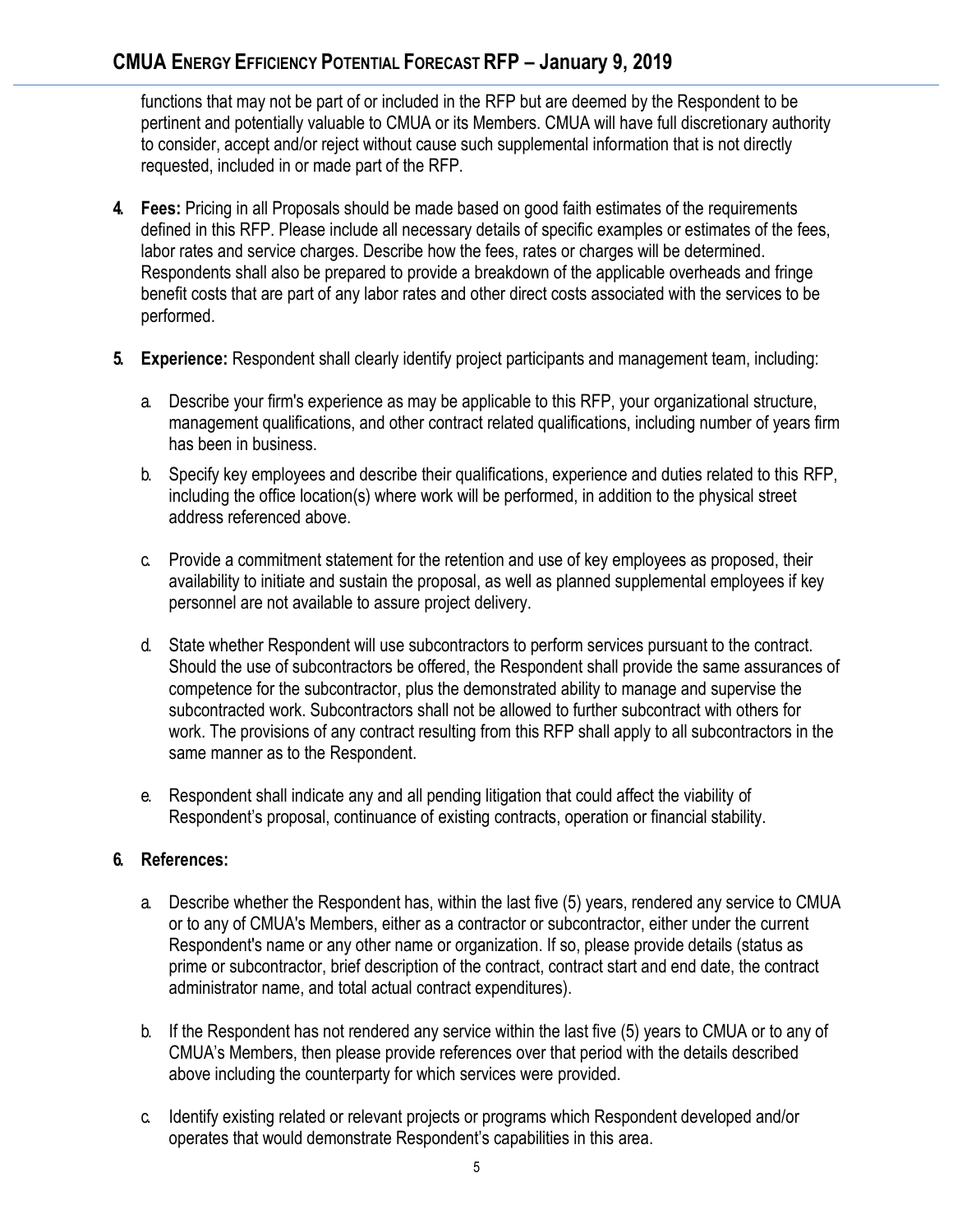d. Describe relevant program development and implementation experience, approach, and provide a list of references for similar projects completed.

## **V. Proposal Submission Delivery Requirements**

There will not be an initial Respondent's conference associated with this RFP. Clarifying questions may be addressed to Teresa Rexrode at [trexrode@cmua.org](mailto:fharris@cmua.org) no later than 5:00 pm pacific standard time (PST) on January 17, 2020. Answers to all questions will be provided to inquisitor via e-mail within eight (8) business days from the date received. Answers to questions that CMUA, at its sole determination and discretion, deems to be substantive or that would place the inquisitor at a distinct and unfair advantage to other potential Respondents will be posted on CMUA's website at http://www.cmua.org within seven (7) business days from the date received, but no later than January 26, 2020. It is the responsibility of potential Respondents to review this website for any and all postings.

**One (1) electronic copy of your proposal, including a transmittal letter of authentic offer, and any supporting documentation should be delivered no later than 4:00 pm PST on Monday, February 3, 2020 to Teresa Rexrode at trexrode@cmua.org.**

No contact should be made with the Board of Directors, committees, working group representatives, or CMUA Members concerning this RFP.

All information received by CMUA in response to this RFP is subject to the California Public Records Act and may be subject to the California Brown Act and all submissions may be subject to review in the event of an audit.

# **VI. Evaluation Process**

CMUA will, in its sole discretion, evaluate RFP responses to determine which Respondents are likely to provide the greatest overall value to Participating Members. Evaluations will be based on evaluation criteria described below, information provided in each RFP, possible oral interviews with the Respondent, mail or email requests, information already known by CMUA, and other publicly available information such as public credit ratings.

CMUA may request that Respondents complete supplemental questionnaires and/or meet for oral interviews at any stage of the RFP process. Respondents failing to provide information, deemed necessary by CMUA to adequately review a response, may be eliminated from further consideration at any stage or time during the RFP process.

All determinations made by CMUA with respect to any Respondent or its response, including the determinations described in this RFP, shall be made by CMUA at its sole discretion and without liability. No de-briefings will be provided as these determinations will be final and are not subject to review.

CMUA and the selection committee, which consists of representatives from CMUA and the Participating Members, will evaluate the proposals provided based on the following criteria:

- 1. Quality and completeness of proposal.
- 2. Technical methodology of proposed approach.
- 3. Knowledge, experience and skills of Respondent to provide the requested services.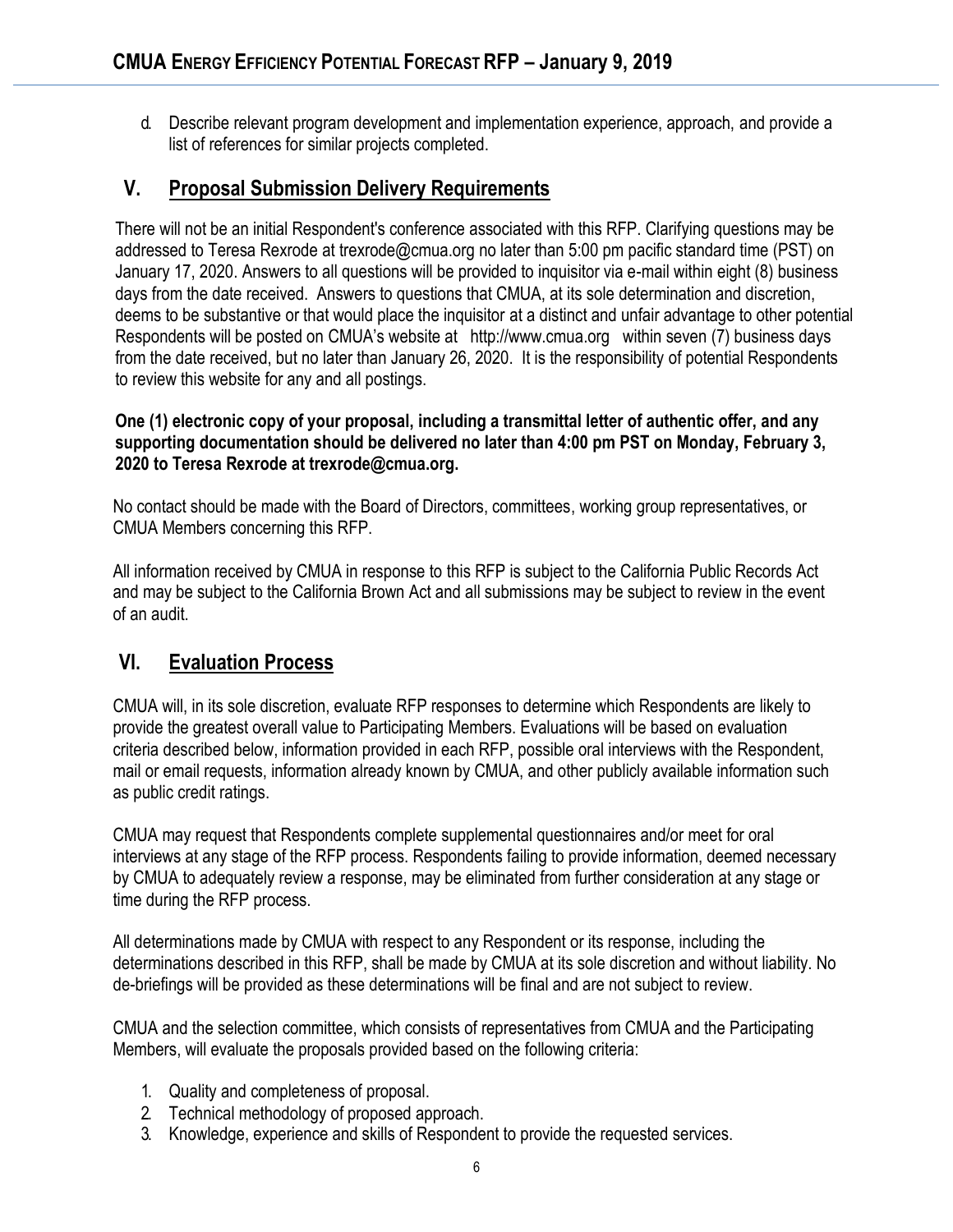- 4. Experience of staff to be assigned to the project, based on prior engagements of similar scope and complexity.
- 5. Competitive rates for the requested services.
- 6. Respondent's financial stability.
- 7. Respondent's ability to perform the work within the time specified and demonstrated strong project management.
- 8. Customer references.

The selection committee will make a recommendation to CMUA. The acceptance of the proposal will be evidenced by written Notice of Award from CMUA to the successful Respondent.

## **VII. Terms and Conditions**

- 1. CMUA reserves the right to cancel this RFP at any time, reject any and all proposals and to waive irregularities.
- 2. CMUA shall determine at its sole discretion the value of any and/or all proposals including price and non-price attributes.
- 3. Proposals may be sub-divided or combined with other proposals, at CMUA's sole discretion.
- 4. CMUA reserves the right to submit follow up questions or inquiries to request clarification of information submitted and to request additional information from any one or more of the Respondents.
- 5. CMUA reserves the right, without qualification and in its sole discretion, to accept or reject any or all proposals for any reason without explanation to the Respondent, or to make any award to that Respondent, who, in the opinion of CMUA, will provide the most value to CMUA and its Members.
- 6. CMUA may decline to enter into any potential engagement agreement or contract with any Respondent, terminate negotiations with any Respondent, or to abandon the request for proposal process in its entirety.
- 7. CMUA reserves the right to make an award, at its sole discretion, irrespective of price or technical ability, if CMUA determines that to do so would result in the greatest value to CMUA and its Members.
- 8. Those Respondents who submit proposals agree to do so without legal recourse against CMUA, its Members, their directors, officers, employees and agents for rejection of their proposal(s) or for failure to execute or act on their proposal for any reason.
- 9. CMUA shall not be liable to any Respondent or party in law or equity for any reason whatsoever for any acts or omissions arising out of or in connection with this RFP.
- 10. CMUA shall not be liable for any costs incurred by any Respondents in preparing any information for submission in connection with this RFP process or any and all costs resulting from responding to this RFP. Any and all such costs whatsoever shall remain the sole responsibility of the Respondent.
- 11. CMUA may require certain performance assurances from Respondents prior to entering negotiations for work that may result from this RFP. Such assurances may potentially include a requirement that Respondents provide some form of performance security.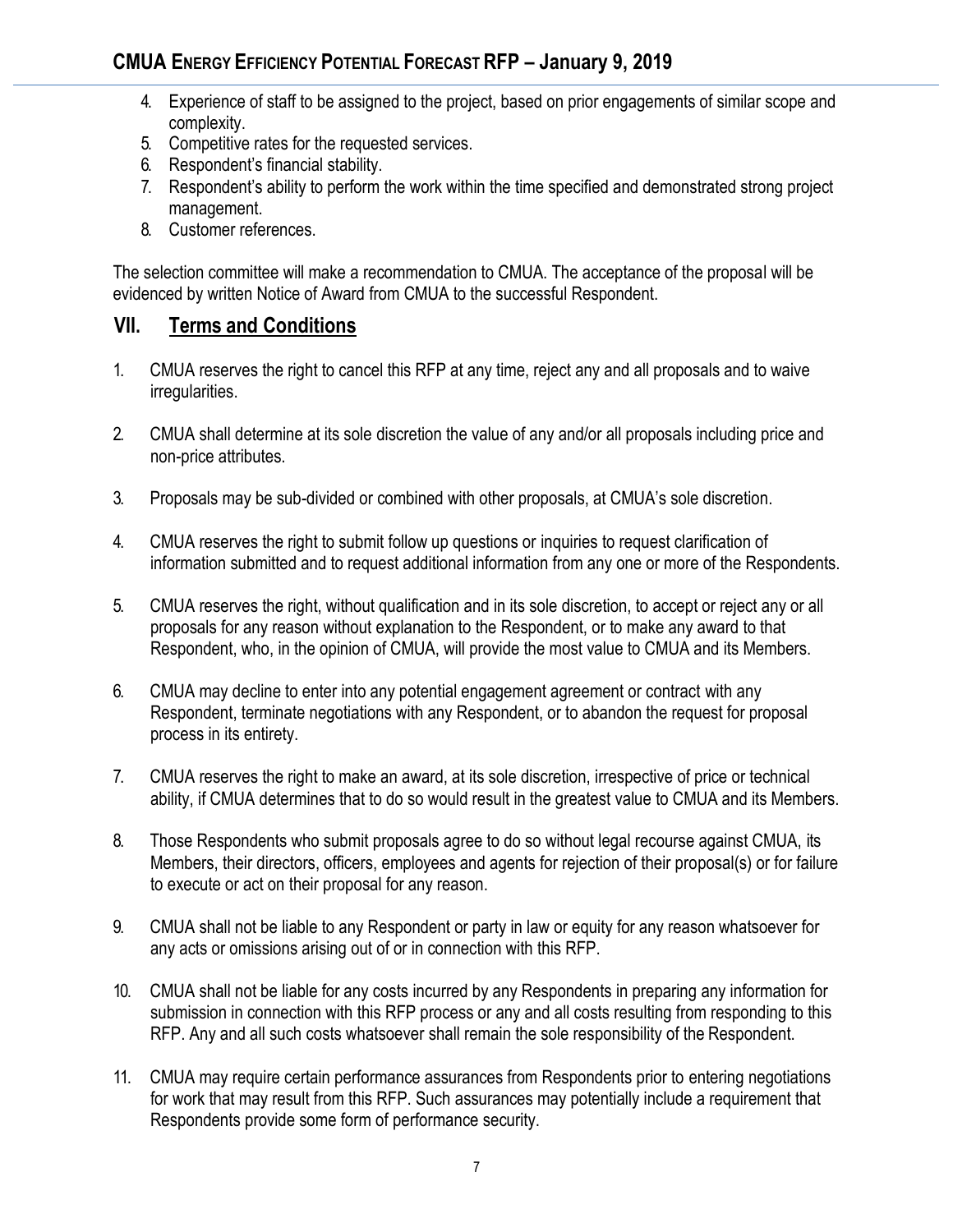- 12. Prior to contract award, the successful Respondent may be required to supply a detailed breakdown of the applicable overheads and fringe benefit costs that are part of the labor rates and other direct costs associated with the services to be performed.
- 13. CMUA Members, either collectively or individually may contact Respondents to discuss or enter negotiations regarding a proposal. CMUA is not responsible or liable for individual Members interactions with the Respondent which are not entirely conducted through CMUA or at CMUA's option or election to engage the Respondent as defined within the RFP.
- 14. Submission of a Proposal constitutes acknowledgement that the Respondent has read and agrees to be bound by the terms and specifications of this RFP and any addenda subsequently issued by CMUA.
- 15. Information in this RFP is accurate to the best of CMUA's and its Members' knowledge but is not guaranteed to be correct. Respondents are expected to complete all of their due diligence activities prior to entering into any final contract negotiations with CMUA.
- 16. CMUA reserves the right to reject any Proposal for any reason without cause. CMUA reserves the right to enter into relationships with more than one Respondent, can choose not to proceed with any Respondent with respect to one or more categories of services, and can choose to suspend this RFP or to issue a new RFP that would supersede and replace this RFP.

# **VIII. Additional Requirements for Proposal**

- 1. **Consideration of Responses:** Submitted proposals shall not exceed 50 pages and should be prepared simply and economically, without the inclusion of unnecessary promotional materials. Proposals should be submitted on recycled paper that has a minimum of thirty percent (30%) postconsumer recycled content and duplex copied (double-sided pages) where possible.
- 2. **Insurance, Licensing, or other Certification:** If selected, the Respondent will be required to maintain sufficient insurance, licenses, or other required certifications for the type of work being performed. CMUA or its Members may require specific insurance coverage to be established and maintained during the course of work and as a condition of award or continuation of contract.
- 3. **Non-Discrimination/Equal Employment Practices/Affirmative Action Plan:** If selected, the Respondent and each of its known subcontractors may be required to complete and file an acceptable Affirmative Action Plan. The Affirmative Action Plan may be set forth in the form required as a business practice by the Department of Water and Power of the City of Los Angeles, which is CMUA's largest Member.
- 4. **Living Wage Ordinance:** If selected, the Respondent may be required to comply with the applicable provisions of the City of Los Angles Living Wage Ordinance and the City of Los Angeles Service Contract Workers Retention Ordinance. The Living Wage Ordinance provisions are found in Section 10.36 of the Los Angeles City Administrative Code; and the Service Contract Workers Retention Ordinance are found in Section 10.37 of the Los Angeles Administrative Code).
- 5. **Child Support Policy:** If selected, Respondent may be required to comply with the City of Los Angeles Ordinance No. 172401, which requires all contractors and subcontractors performing work to comply with all reporting requirements and wage-earning assignments relative to court ordered child support.